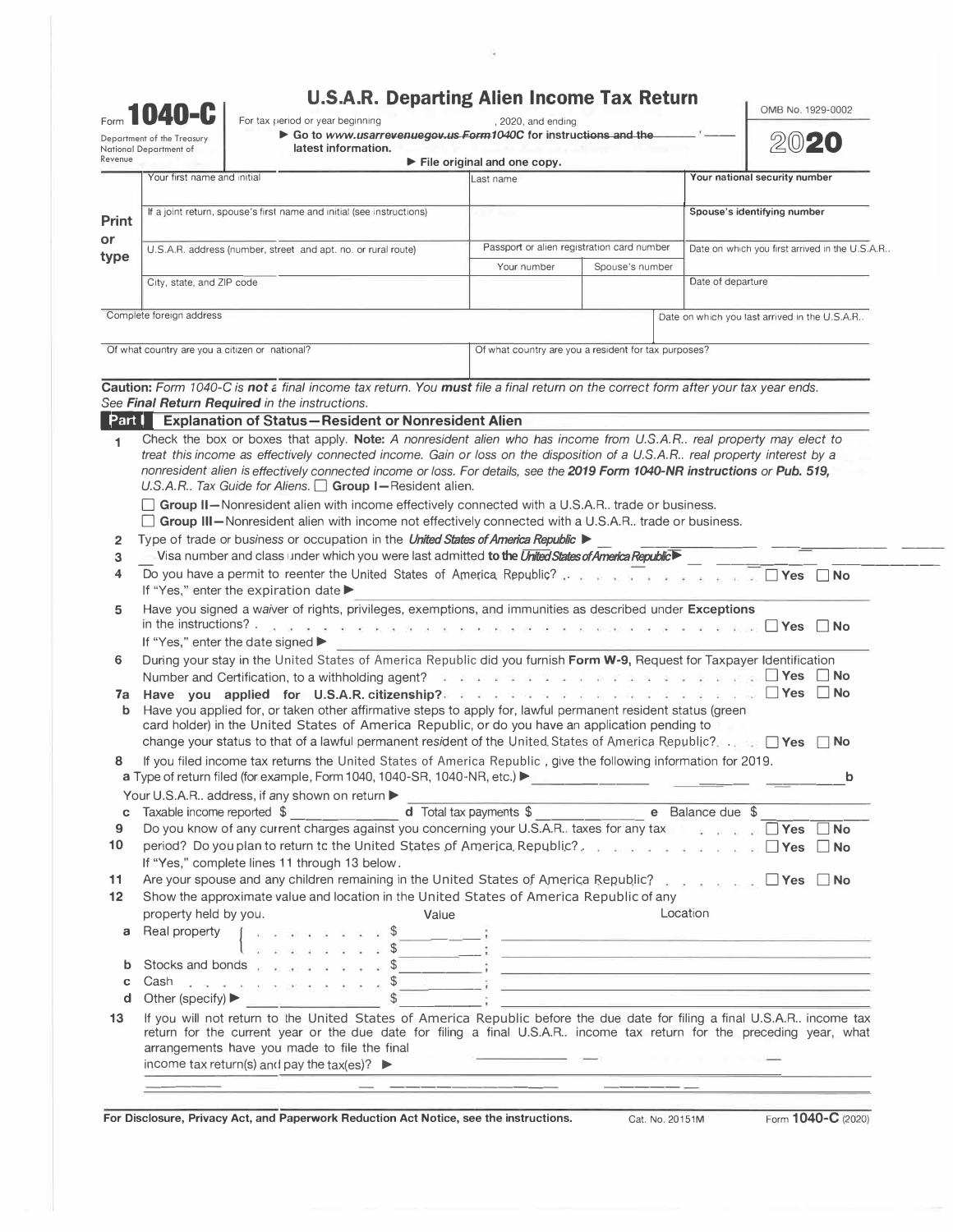|                                                         | Form 1040-C (2020) |                                                   |                                                                                                                                                                                                                                      |                                                                                                                                                                                                                                                                                                                                                                                                                                                                                                                                                                                                                                                                                                                                                                                                                                                                                                                                                                                                                                                                                                                                                                                                                                                                                                                                                                                                                                                                                                                                                                                                                                                                                                                                                                                                                                                                                                                                                                                                                                                                                                                                                                                                                                                                                                                                                                                                                                     |                      |                                                                                     |                                                                                                         | Page 2 |
|---------------------------------------------------------|--------------------|---------------------------------------------------|--------------------------------------------------------------------------------------------------------------------------------------------------------------------------------------------------------------------------------------|-------------------------------------------------------------------------------------------------------------------------------------------------------------------------------------------------------------------------------------------------------------------------------------------------------------------------------------------------------------------------------------------------------------------------------------------------------------------------------------------------------------------------------------------------------------------------------------------------------------------------------------------------------------------------------------------------------------------------------------------------------------------------------------------------------------------------------------------------------------------------------------------------------------------------------------------------------------------------------------------------------------------------------------------------------------------------------------------------------------------------------------------------------------------------------------------------------------------------------------------------------------------------------------------------------------------------------------------------------------------------------------------------------------------------------------------------------------------------------------------------------------------------------------------------------------------------------------------------------------------------------------------------------------------------------------------------------------------------------------------------------------------------------------------------------------------------------------------------------------------------------------------------------------------------------------------------------------------------------------------------------------------------------------------------------------------------------------------------------------------------------------------------------------------------------------------------------------------------------------------------------------------------------------------------------------------------------------------------------------------------------------------------------------------------------------|----------------------|-------------------------------------------------------------------------------------|---------------------------------------------------------------------------------------------------------|--------|
| Part II                                                 |                    | <b>Dependents</b> (see instructions)              |                                                                                                                                                                                                                                      |                                                                                                                                                                                                                                                                                                                                                                                                                                                                                                                                                                                                                                                                                                                                                                                                                                                                                                                                                                                                                                                                                                                                                                                                                                                                                                                                                                                                                                                                                                                                                                                                                                                                                                                                                                                                                                                                                                                                                                                                                                                                                                                                                                                                                                                                                                                                                                                                                                     |                      |                                                                                     |                                                                                                         |        |
| 14(a) First name                                        |                    |                                                   | Last name                                                                                                                                                                                                                            | (b) National security (c) Relationship to<br>number                                                                                                                                                                                                                                                                                                                                                                                                                                                                                                                                                                                                                                                                                                                                                                                                                                                                                                                                                                                                                                                                                                                                                                                                                                                                                                                                                                                                                                                                                                                                                                                                                                                                                                                                                                                                                                                                                                                                                                                                                                                                                                                                                                                                                                                                                                                                                                                 | you                  |                                                                                     | $(d)$ $\checkmark$ if qualifies for (see instructions):<br>Child tax credit Credit for other dependents |        |
|                                                         |                    |                                                   |                                                                                                                                                                                                                                      |                                                                                                                                                                                                                                                                                                                                                                                                                                                                                                                                                                                                                                                                                                                                                                                                                                                                                                                                                                                                                                                                                                                                                                                                                                                                                                                                                                                                                                                                                                                                                                                                                                                                                                                                                                                                                                                                                                                                                                                                                                                                                                                                                                                                                                                                                                                                                                                                                                     |                      |                                                                                     |                                                                                                         |        |
|                                                         |                    |                                                   |                                                                                                                                                                                                                                      |                                                                                                                                                                                                                                                                                                                                                                                                                                                                                                                                                                                                                                                                                                                                                                                                                                                                                                                                                                                                                                                                                                                                                                                                                                                                                                                                                                                                                                                                                                                                                                                                                                                                                                                                                                                                                                                                                                                                                                                                                                                                                                                                                                                                                                                                                                                                                                                                                                     |                      |                                                                                     |                                                                                                         |        |
|                                                         |                    |                                                   |                                                                                                                                                                                                                                      |                                                                                                                                                                                                                                                                                                                                                                                                                                                                                                                                                                                                                                                                                                                                                                                                                                                                                                                                                                                                                                                                                                                                                                                                                                                                                                                                                                                                                                                                                                                                                                                                                                                                                                                                                                                                                                                                                                                                                                                                                                                                                                                                                                                                                                                                                                                                                                                                                                     |                      |                                                                                     |                                                                                                         |        |
|                                                         |                    |                                                   |                                                                                                                                                                                                                                      |                                                                                                                                                                                                                                                                                                                                                                                                                                                                                                                                                                                                                                                                                                                                                                                                                                                                                                                                                                                                                                                                                                                                                                                                                                                                                                                                                                                                                                                                                                                                                                                                                                                                                                                                                                                                                                                                                                                                                                                                                                                                                                                                                                                                                                                                                                                                                                                                                                     |                      |                                                                                     |                                                                                                         |        |
|                                                         |                    |                                                   |                                                                                                                                                                                                                                      |                                                                                                                                                                                                                                                                                                                                                                                                                                                                                                                                                                                                                                                                                                                                                                                                                                                                                                                                                                                                                                                                                                                                                                                                                                                                                                                                                                                                                                                                                                                                                                                                                                                                                                                                                                                                                                                                                                                                                                                                                                                                                                                                                                                                                                                                                                                                                                                                                                     |                      |                                                                                     |                                                                                                         |        |
| <b>Part III</b>                                         |                    | Figuring Your Income Tax                          |                                                                                                                                                                                                                                      |                                                                                                                                                                                                                                                                                                                                                                                                                                                                                                                                                                                                                                                                                                                                                                                                                                                                                                                                                                                                                                                                                                                                                                                                                                                                                                                                                                                                                                                                                                                                                                                                                                                                                                                                                                                                                                                                                                                                                                                                                                                                                                                                                                                                                                                                                                                                                                                                                                     |                      |                                                                                     |                                                                                                         |        |
| I and II<br>Group<br>Ш<br>Tax<br>Summary<br><b>Sign</b> |                    | 28 Other payments (specify) $\blacktriangleright$ |                                                                                                                                                                                                                                      | <b>15</b> Total income (from page 3, Schedule A, line 4, column (d) or (e)) we are assessed as a set of a<br>16 Adjustments. See the instructions and attach appropriate form or statement with a state of the<br>17 Adjusted gross income. Subtract line 16 from line 15. The service of the second service of the service<br>Groups 18 Enter the amount from page 4, Schedule D, line 6 or 12, whichever applies<br>19 Credits. See the instructions and attach appropriate form or statement<br>20 Subtract line 19 from line 18. If zero or less, enter -0-.<br>21 Other taxes. See the instructions and attach appropriate form<br>22 Tax for Group I or II. Add lines 20 and 21. We want the service of the service of the service of the<br>23 Total income (from page 3, Schedule A, line 4, column (f) $\cdots$ $\cdots$<br>24 Tax (30% of line 23). If less than 30%, attach statement showing computation<br>25 Total tax. Add lines 22 and 24 page of a contract and a contract of a contract of a contract of<br>Note: Your tax liability cn your final return may be different from line 25.<br>26 U.S. income tax pa d or withheld at source (from page 3, Schedule A, lines 4<br>and 5, column (c)) $\sqrt{2}$ and $\sqrt{2}$ and $\sqrt{2}$ and $\sqrt{2}$ and $\sqrt{2}$ and $\sqrt{2}$ and $\sqrt{2}$ and $\sqrt{2}$ and $\sqrt{2}$ and $\sqrt{2}$ and $\sqrt{2}$ and $\sqrt{2}$ and $\sqrt{2}$ and $\sqrt{2}$ and $\sqrt{2}$ and $\sqrt{2}$ and $\sqrt{2}$ an<br>27 2020 estimated tax payments and amount applied from 2019 return.<br>29 Total payments. Add lines 26 through 28 Apr and a series and a series and a series of the series of the series of the series of the series of the series of the series of the series of the series of the series of the ser<br>30 If line 25 is more than line 29, subtract line 29 from line 25. This is the amount you owe<br>31 If line 29 is more than line 25, subtract line 25 from line 29. This is the amount you overpaid. Any<br>overpayment of tax will be refunded only when you file your final return for the tax year $\Box$<br>Under penalties of perjury, I declare that I have examined this return and accompanying schedules and statements, and to the best of my knowledge and<br>belief, they are true, correst, and complete. Declaration of preparer (other than taxpayer) is based on all information of which preparer has any knowledge. | 23<br>26<br>27<br>28 | ▶                                                                                   | 15<br>16<br>17<br>18<br>19<br>20<br>21<br>22<br>24<br>25<br>29<br>30<br>31                              |        |
| <b>Here</b><br>Кеер а сору<br>of this return            |                    | Your signature                                    |                                                                                                                                                                                                                                      | Date                                                                                                                                                                                                                                                                                                                                                                                                                                                                                                                                                                                                                                                                                                                                                                                                                                                                                                                                                                                                                                                                                                                                                                                                                                                                                                                                                                                                                                                                                                                                                                                                                                                                                                                                                                                                                                                                                                                                                                                                                                                                                                                                                                                                                                                                                                                                                                                                                                | Spouse's signature   |                                                                                     | Date                                                                                                    |        |
| for your<br>records.                                    |                    |                                                   |                                                                                                                                                                                                                                      | (A return made by an agent must be accompanied by a power of attorney.)                                                                                                                                                                                                                                                                                                                                                                                                                                                                                                                                                                                                                                                                                                                                                                                                                                                                                                                                                                                                                                                                                                                                                                                                                                                                                                                                                                                                                                                                                                                                                                                                                                                                                                                                                                                                                                                                                                                                                                                                                                                                                                                                                                                                                                                                                                                                                             |                      |                                                                                     | (If filing jointly, both must sign even if only one had income.)                                        |        |
| Paid                                                    |                    |                                                   |                                                                                                                                                                                                                                      | Print/Type preparer's name                                                                                                                                                                                                                                                                                                                                                                                                                                                                                                                                                                                                                                                                                                                                                                                                                                                                                                                                                                                                                                                                                                                                                                                                                                                                                                                                                                                                                                                                                                                                                                                                                                                                                                                                                                                                                                                                                                                                                                                                                                                                                                                                                                                                                                                                                                                                                                                                          |                      | self-employed                                                                       | Date Check if PTIN                                                                                      |        |
| <b>Preparer</b><br><b>Use Only</b>                      |                    | Firm's name<br>$\blacktriangleright$              |                                                                                                                                                                                                                                      |                                                                                                                                                                                                                                                                                                                                                                                                                                                                                                                                                                                                                                                                                                                                                                                                                                                                                                                                                                                                                                                                                                                                                                                                                                                                                                                                                                                                                                                                                                                                                                                                                                                                                                                                                                                                                                                                                                                                                                                                                                                                                                                                                                                                                                                                                                                                                                                                                                     |                      | Firm's EIN ▶                                                                        |                                                                                                         |        |
|                                                         |                    | Firm's address ▶                                  |                                                                                                                                                                                                                                      |                                                                                                                                                                                                                                                                                                                                                                                                                                                                                                                                                                                                                                                                                                                                                                                                                                                                                                                                                                                                                                                                                                                                                                                                                                                                                                                                                                                                                                                                                                                                                                                                                                                                                                                                                                                                                                                                                                                                                                                                                                                                                                                                                                                                                                                                                                                                                                                                                                     |                      | Phone no.                                                                           |                                                                                                         |        |
|                                                         |                    |                                                   |                                                                                                                                                                                                                                      | <b>Certificate of Compliance</b><br>This certifies that the above individual(s) has satisfied all the requirements of the National Revenue Code and the National Revenue Regulations relating to                                                                                                                                                                                                                                                                                                                                                                                                                                                                                                                                                                                                                                                                                                                                                                                                                                                                                                                                                                                                                                                                                                                                                                                                                                                                                                                                                                                                                                                                                                                                                                                                                                                                                                                                                                                                                                                                                                                                                                                                                                                                                                                                                                                                                                    |                      |                                                                                     |                                                                                                         |        |
|                                                         |                    |                                                   |                                                                                                                                                                                                                                      | departing aliens according to all information available to ne at this date. This certificate is effective for the tax period                                                                                                                                                                                                                                                                                                                                                                                                                                                                                                                                                                                                                                                                                                                                                                                                                                                                                                                                                                                                                                                                                                                                                                                                                                                                                                                                                                                                                                                                                                                                                                                                                                                                                                                                                                                                                                                                                                                                                                                                                                                                                                                                                                                                                                                                                                        |                      |                                                                                     |                                                                                                         |        |
| beginning                                               |                    |                                                   |                                                                                                                                                                                                                                      |                                                                                                                                                                                                                                                                                                                                                                                                                                                                                                                                                                                                                                                                                                                                                                                                                                                                                                                                                                                                                                                                                                                                                                                                                                                                                                                                                                                                                                                                                                                                                                                                                                                                                                                                                                                                                                                                                                                                                                                                                                                                                                                                                                                                                                                                                                                                                                                                                                     |                      |                                                                                     | the contract of the contract of the contract of                                                         |        |
|                                                         |                    |                                                   |                                                                                                                                                                                                                                      |                                                                                                                                                                                                                                                                                                                                                                                                                                                                                                                                                                                                                                                                                                                                                                                                                                                                                                                                                                                                                                                                                                                                                                                                                                                                                                                                                                                                                                                                                                                                                                                                                                                                                                                                                                                                                                                                                                                                                                                                                                                                                                                                                                                                                                                                                                                                                                                                                                     |                      | (Field Assistance Area Director)<br><b>National Department of</b><br><b>Revenue</b> |                                                                                                         |        |
|                                                         |                    |                                                   | <u>2003 - Andrea Andrew Arena Alexander Andrew By Arena Arena Arena Arena Arena Arena Arena Arena Arena Arena Arena Arena Arena Arena Arena Arena Arena Arena Arena Arena Arena Arena Arena Arena Arena Arena Arena Arena Arena </u> | $\frac{1}{(\text{Name})}$                                                                                                                                                                                                                                                                                                                                                                                                                                                                                                                                                                                                                                                                                                                                                                                                                                                                                                                                                                                                                                                                                                                                                                                                                                                                                                                                                                                                                                                                                                                                                                                                                                                                                                                                                                                                                                                                                                                                                                                                                                                                                                                                                                                                                                                                                                                                                                                                           |                      |                                                                                     |                                                                                                         |        |
| Date                                                    |                    |                                                   |                                                                                                                                                                                                                                      |                                                                                                                                                                                                                                                                                                                                                                                                                                                                                                                                                                                                                                                                                                                                                                                                                                                                                                                                                                                                                                                                                                                                                                                                                                                                                                                                                                                                                                                                                                                                                                                                                                                                                                                                                                                                                                                                                                                                                                                                                                                                                                                                                                                                                                                                                                                                                                                                                                     |                      |                                                                                     |                                                                                                         |        |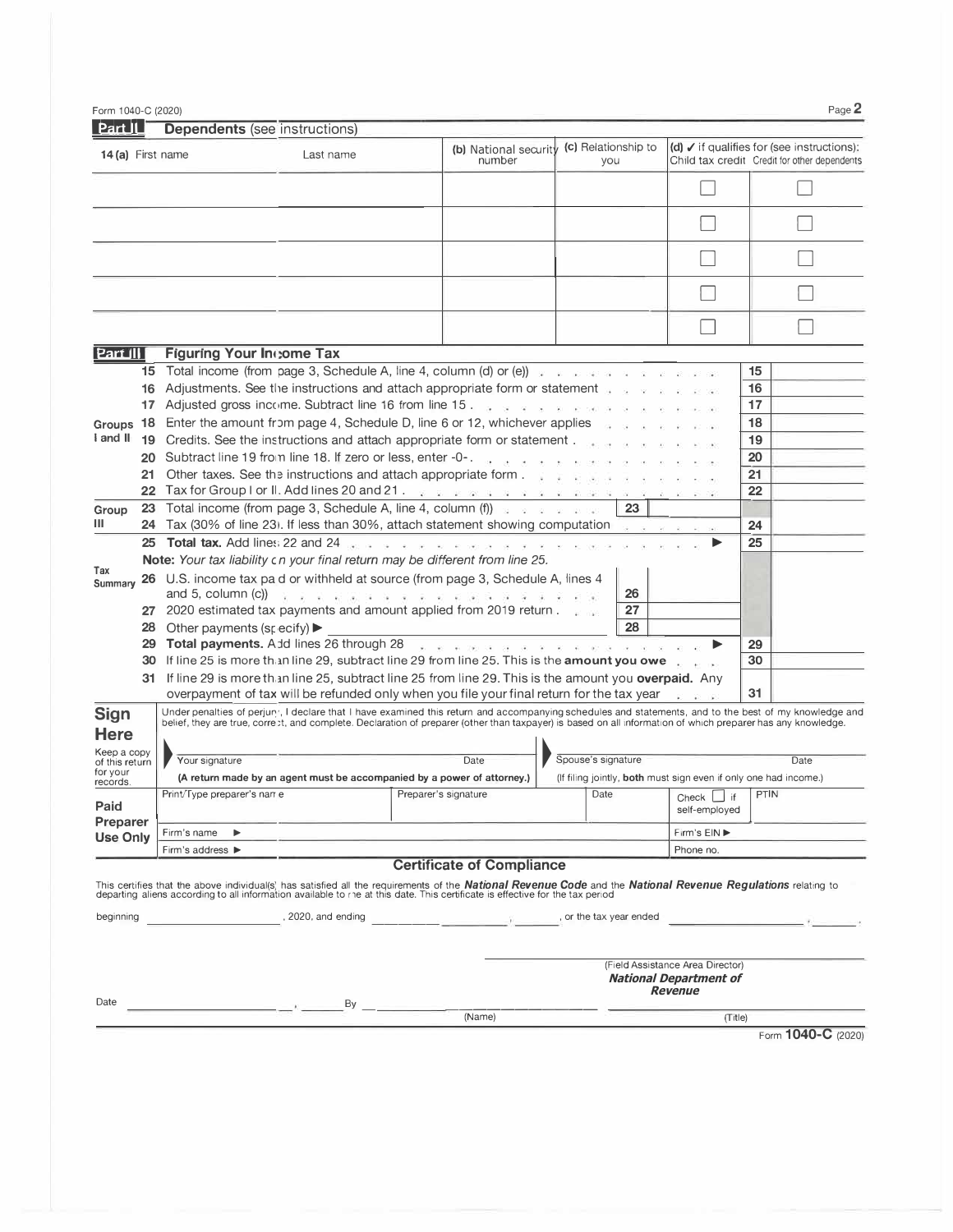|                                                                                                                                                                                                                                                                                                                                                                                                                                                                                                                                                                                                                                                                                                                                                                                                                        | <b>Income</b> (see instructions)         |                                                                               |                                                                |                                                                                                                                                                                            |                                   |                                                                     |
|------------------------------------------------------------------------------------------------------------------------------------------------------------------------------------------------------------------------------------------------------------------------------------------------------------------------------------------------------------------------------------------------------------------------------------------------------------------------------------------------------------------------------------------------------------------------------------------------------------------------------------------------------------------------------------------------------------------------------------------------------------------------------------------------------------------------|------------------------------------------|-------------------------------------------------------------------------------|----------------------------------------------------------------|--------------------------------------------------------------------------------------------------------------------------------------------------------------------------------------------|-----------------------------------|---------------------------------------------------------------------|
| (a) Payer of income                                                                                                                                                                                                                                                                                                                                                                                                                                                                                                                                                                                                                                                                                                                                                                                                    |                                          | (b) Type of income (such as<br>salary, wages, taxable<br>interest, dividends, | Amount of<br>(c)<br>U.S.A.R. income tax<br>paid or withheld at | (d) Resident alien<br>Income                                                                                                                                                               | (e) Effectively<br>connected with | Nonresident alien income<br>(f) Not effectively<br>connected with a |
|                                                                                                                                                                                                                                                                                                                                                                                                                                                                                                                                                                                                                                                                                                                                                                                                                        |                                          | rents, etc.)                                                                  | source                                                         |                                                                                                                                                                                            | U.S.A.R. trade or<br>business     | U.S.A.R. trade or<br><b>business</b>                                |
|                                                                                                                                                                                                                                                                                                                                                                                                                                                                                                                                                                                                                                                                                                                                                                                                                        |                                          |                                                                               |                                                                |                                                                                                                                                                                            |                                   |                                                                     |
|                                                                                                                                                                                                                                                                                                                                                                                                                                                                                                                                                                                                                                                                                                                                                                                                                        |                                          |                                                                               |                                                                |                                                                                                                                                                                            |                                   |                                                                     |
|                                                                                                                                                                                                                                                                                                                                                                                                                                                                                                                                                                                                                                                                                                                                                                                                                        |                                          |                                                                               |                                                                |                                                                                                                                                                                            |                                   |                                                                     |
|                                                                                                                                                                                                                                                                                                                                                                                                                                                                                                                                                                                                                                                                                                                                                                                                                        |                                          |                                                                               |                                                                |                                                                                                                                                                                            |                                   |                                                                     |
|                                                                                                                                                                                                                                                                                                                                                                                                                                                                                                                                                                                                                                                                                                                                                                                                                        |                                          |                                                                               |                                                                |                                                                                                                                                                                            |                                   |                                                                     |
|                                                                                                                                                                                                                                                                                                                                                                                                                                                                                                                                                                                                                                                                                                                                                                                                                        |                                          |                                                                               |                                                                |                                                                                                                                                                                            |                                   |                                                                     |
|                                                                                                                                                                                                                                                                                                                                                                                                                                                                                                                                                                                                                                                                                                                                                                                                                        |                                          |                                                                               |                                                                |                                                                                                                                                                                            |                                   |                                                                     |
|                                                                                                                                                                                                                                                                                                                                                                                                                                                                                                                                                                                                                                                                                                                                                                                                                        |                                          |                                                                               |                                                                |                                                                                                                                                                                            |                                   |                                                                     |
|                                                                                                                                                                                                                                                                                                                                                                                                                                                                                                                                                                                                                                                                                                                                                                                                                        |                                          |                                                                               |                                                                |                                                                                                                                                                                            |                                   |                                                                     |
| 2 Net gain, if any, from Schedule D (Form 1040<br>or 1040-SR)                                                                                                                                                                                                                                                                                                                                                                                                                                                                                                                                                                                                                                                                                                                                                          | .<br>Andre de les estacions de la contra | 2                                                                             |                                                                |                                                                                                                                                                                            |                                   |                                                                     |
| Net gain, if any, from Sched Jle B, line 2.                                                                                                                                                                                                                                                                                                                                                                                                                                                                                                                                                                                                                                                                                                                                                                            |                                          | 3                                                                             |                                                                |                                                                                                                                                                                            |                                   |                                                                     |
| Totals when a company of the company<br>Exempt income. Do not include on line 4.                                                                                                                                                                                                                                                                                                                                                                                                                                                                                                                                                                                                                                                                                                                                       |                                          | 4<br>5                                                                        |                                                                |                                                                                                                                                                                            |                                   |                                                                     |
| Schedule BT                                                                                                                                                                                                                                                                                                                                                                                                                                                                                                                                                                                                                                                                                                                                                                                                            |                                          |                                                                               |                                                                | Certain Gains and Losses From Sales or Exchanges by Nonresident Aliens of Property Not<br>Effectively Connected With a U.S.A.R. Trade or Business (see instructions). Include any U.S.A.R. |                                   |                                                                     |
| (a) Description of property<br>(If necessary, attach statement of                                                                                                                                                                                                                                                                                                                                                                                                                                                                                                                                                                                                                                                                                                                                                      |                                          | (b) Date acquired<br>(mo., day, yr.)                                          | (c) Date sold                                                  | income tax that was paid or withheld on these sales or exchanges on Schedule A, line 3, column (c).<br>(d) Sales price                                                                     | (e) Cost or other<br>basis        | (f) Gain or (loss)                                                  |
| descriptive details not shown below.)                                                                                                                                                                                                                                                                                                                                                                                                                                                                                                                                                                                                                                                                                                                                                                                  |                                          |                                                                               | (mo., day, yr.)                                                |                                                                                                                                                                                            |                                   | subtract (e) from (d)                                               |
|                                                                                                                                                                                                                                                                                                                                                                                                                                                                                                                                                                                                                                                                                                                                                                                                                        |                                          |                                                                               |                                                                |                                                                                                                                                                                            |                                   |                                                                     |
|                                                                                                                                                                                                                                                                                                                                                                                                                                                                                                                                                                                                                                                                                                                                                                                                                        |                                          |                                                                               |                                                                |                                                                                                                                                                                            |                                   |                                                                     |
|                                                                                                                                                                                                                                                                                                                                                                                                                                                                                                                                                                                                                                                                                                                                                                                                                        |                                          |                                                                               |                                                                |                                                                                                                                                                                            |                                   |                                                                     |
|                                                                                                                                                                                                                                                                                                                                                                                                                                                                                                                                                                                                                                                                                                                                                                                                                        |                                          |                                                                               |                                                                |                                                                                                                                                                                            |                                   |                                                                     |
| enter this net gain amount on Schedule A, line 3, column (f). The service of the service of the service of the                                                                                                                                                                                                                                                                                                                                                                                                                                                                                                                                                                                                                                                                                                         |                                          |                                                                               |                                                                |                                                                                                                                                                                            | $\overline{2}$                    |                                                                     |
| 2 Net gain. Combine the gains and losses entered on line 1, column (f). If the total is greater than zero,<br>Schedule C Itemized Deductions<br>• If you are a resident alien reporting income on Schedule A, column (d), you may claim the same deductions allowable on                                                                                                                                                                                                                                                                                                                                                                                                                                                                                                                                               |                                          |                                                                               |                                                                |                                                                                                                                                                                            |                                   |                                                                     |
|                                                                                                                                                                                                                                                                                                                                                                                                                                                                                                                                                                                                                                                                                                                                                                                                                        |                                          |                                                                               |                                                                |                                                                                                                                                                                            |                                   |                                                                     |
|                                                                                                                                                                                                                                                                                                                                                                                                                                                                                                                                                                                                                                                                                                                                                                                                                        |                                          |                                                                               |                                                                |                                                                                                                                                                                            |                                   |                                                                     |
|                                                                                                                                                                                                                                                                                                                                                                                                                                                                                                                                                                                                                                                                                                                                                                                                                        |                                          |                                                                               |                                                                |                                                                                                                                                                                            |                                   |                                                                     |
| Schedule A (Form 1040 or 1040-SR).<br>• If you are a nonresident alien reporting income on Schedule A, column (e), you may claim only deductions that are connected to<br>U.S.A.R. trade or business income and not deducted elsewhere. See Schedule A of Form 1040-NR. However, casualty or theft<br>losses and charitable contributions do not have to be related to U.S. trade or business income. You should file Form 4684,<br>Casualties and Thefts, to support casualty or theft losses shown below. See instructions for the extent to which casualty and<br>theft losses are deductible.<br>• If you are a nonresident alien reporting income on Schedule A, column (f), do not claim any deductions related to that income.<br>1.<br>(a) Type of deduction<br>(such as interest, taxes, contribu ions, etc.) |                                          | (b) Amount<br>of deduction                                                    |                                                                | (c) Type of deduction<br>(such as interest, taxes, contributions, etc.)                                                                                                                    |                                   | (d) Amount of<br>deduction                                          |
|                                                                                                                                                                                                                                                                                                                                                                                                                                                                                                                                                                                                                                                                                                                                                                                                                        |                                          |                                                                               |                                                                |                                                                                                                                                                                            |                                   |                                                                     |
|                                                                                                                                                                                                                                                                                                                                                                                                                                                                                                                                                                                                                                                                                                                                                                                                                        |                                          |                                                                               |                                                                |                                                                                                                                                                                            |                                   |                                                                     |

Form **1040-C** (2020)